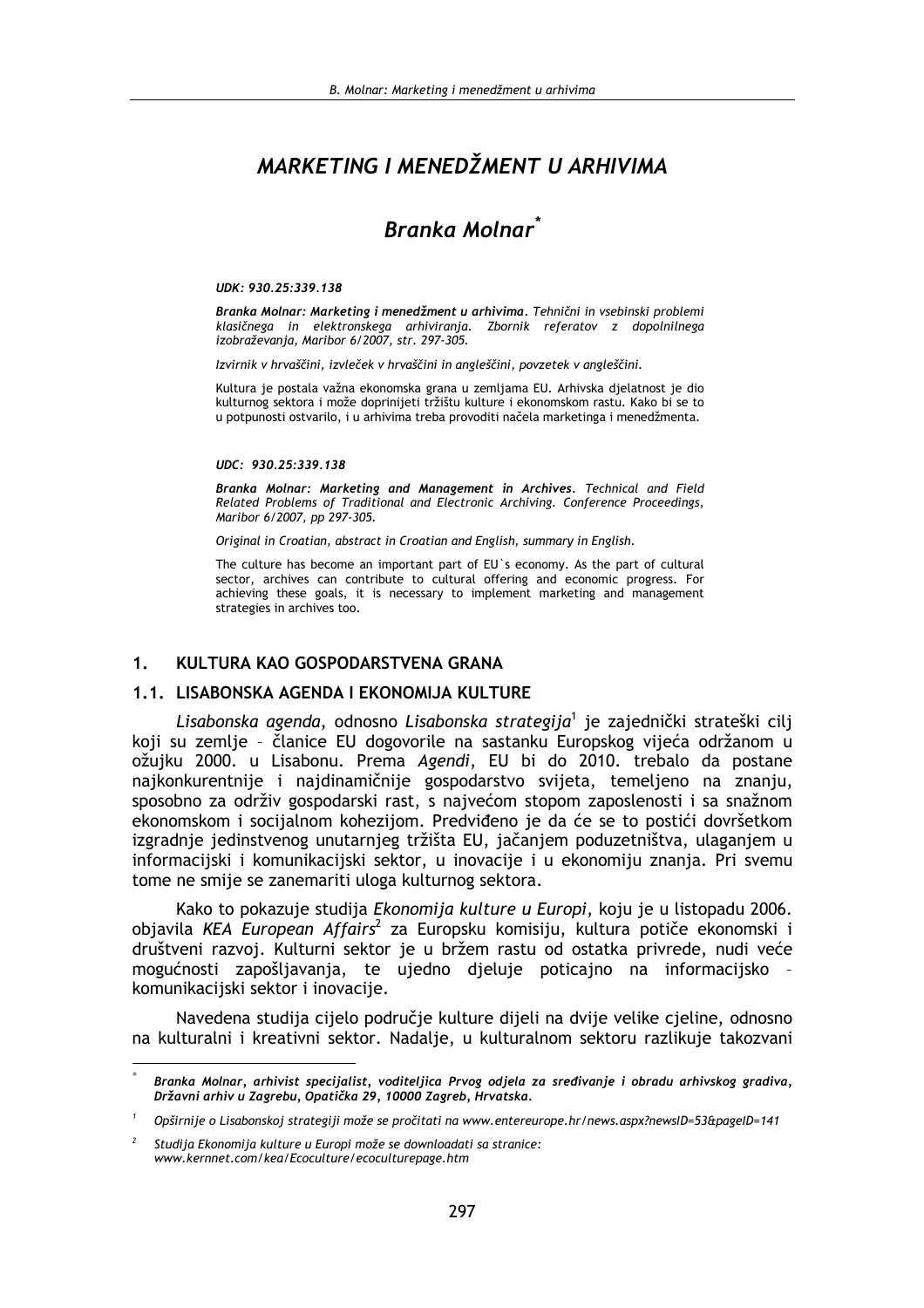neindustrijski i industrijski podsektor. U neindustrijskom podsektoru nalaze se vizualne umietnosti (slikarstvo, kiparstvo, fotografija), vještine (kazalište, ples, cirkus, festivali) i baština (muzeji, knjižnice, arheološka nalazišta i arhivi). Unutar industrijskog sektora, studija razlikuje pet grupa: film i video, televiziju i radio, video - igre, glazbu, te knjige i tisak.

Prema studiji, ukupni godišnji prihod od kulturalnog i kreativnog sektora 2003. u zemljama EU iznosio je više od 654 mlrd. €, što je znatno više od ICT industrije s prihodom od 541 mlrd. € u 2003., ili od automobilske industrije koja je imala ukupni prihod od 271 mlrd. € u 2001.

Kulturalni i kreativni sektor 2003. iznosio je 2,6 % EU GDP, što je više od prehrambene i duhanske industrije koja je sudjelovala s 1,9% u EU GDP, ili od tekstilne industrije, čiji je doprinos bio 0,5% EU GDP.

Ukupno, u razdoblju 1999. - 2003. kulturalni i kreativni sektor bilježi porast od 19,7%, što je za 12,3% više od rasta ekonomije općenito.

Tijekom 2004. u kulturalnom i kreativnom sektoru bilo je zaposleno 5.800000 ljudi, što je iznosilo 3,1% ukupno zaposlenih iste godine u EU. Važan je pokazatelj da je u razdoblju 2002. - 2004. ukupna zaposlenost u EU bila u padu, a istovremeno je stopa zaposlenosti u kulturalnom i kreativnom sektoru porasla za 1,85%<sup>3</sup>.

Uloga kulturalnog i kreativnog sektora u EU ekonomiji nije ograničena samo na njegov izravan i mjerljiv doprinos. Taj sektor također snažno ekonomski utječe na druge sektore, naročito na ICT<sup>4</sup> industriju i na lokalni razvoj. Raznolika kulturna ponuda utječe na kvalitetu života i na životni stil u gradovima i regijama. Osim što kultura postaje jedan od ključnih čimbenika u jačanju lokalne i regionalne atraktivnosti, ona je važan pokretač turizma. Europa je najposjećenija destinacija na svijetu, a turizam je jedna od najuspješnih EU industrija, koja predstavlja 5,5% EU GDP.

Studija pokazuje i da je veoma važan i učinak kulture na lokalni socijalno ekonomski kontekst, pri čemu je kultura sredstvo socijalne integracije i teritorijalne kohezije. Sektor kulture daje mogućnosti jačanja i razvoja marginaliziranih skupina i pojedinaca, etničkih manjina, imigranata, nezaposlenih, ljudi u predgrađima, industrijskim zonama ili u ruralnim područjima.

Jednako tako, kao što američki filmovi i glazba propagiraju "američki san" i europska kultura se može smatrati izaslanikom "europskih vrijednosti" (tolerancija, demokracija, različitost, pluralizam) i europskog "načina života".

Da se ulaganje u kulturu počelo prepoznavati kao dobar posao i na našim prostorima, svjedoči i razgovor<sup>5</sup> s Milanom Horvatom, osnivačem i predsjednikom uprave FIMA grupe, objavljen u Slobodnoj Dalmaciji 21. prosinca 2006. nakon što je FIMA grupa producirala jednu uspješnu predstavu Varaždinskog kazališta. Horvat je tom prilikom rekao da je ulaganje u kulturu "trajna orijentacija" FIMA grupe, a razlozi za to "nisu mecenatski nego čisto poslovni". Objasnio je to sljedećim riječima: "Naime, kao brokerskoj kući posao nam je prepoznavanje vrijednosti i to u trenutku prije nego što je ona prepoznata od drugih. Od početka smo ulagali u nešto

 $\overline{3}$ Navedena studija, str. 6.

Navedena studija, str. 35.

Tekst razgovora može se naći na web-stranicama Slobodne Dalmacije: http://www.slobodnadalmacija.com/20061221/kultura01.asp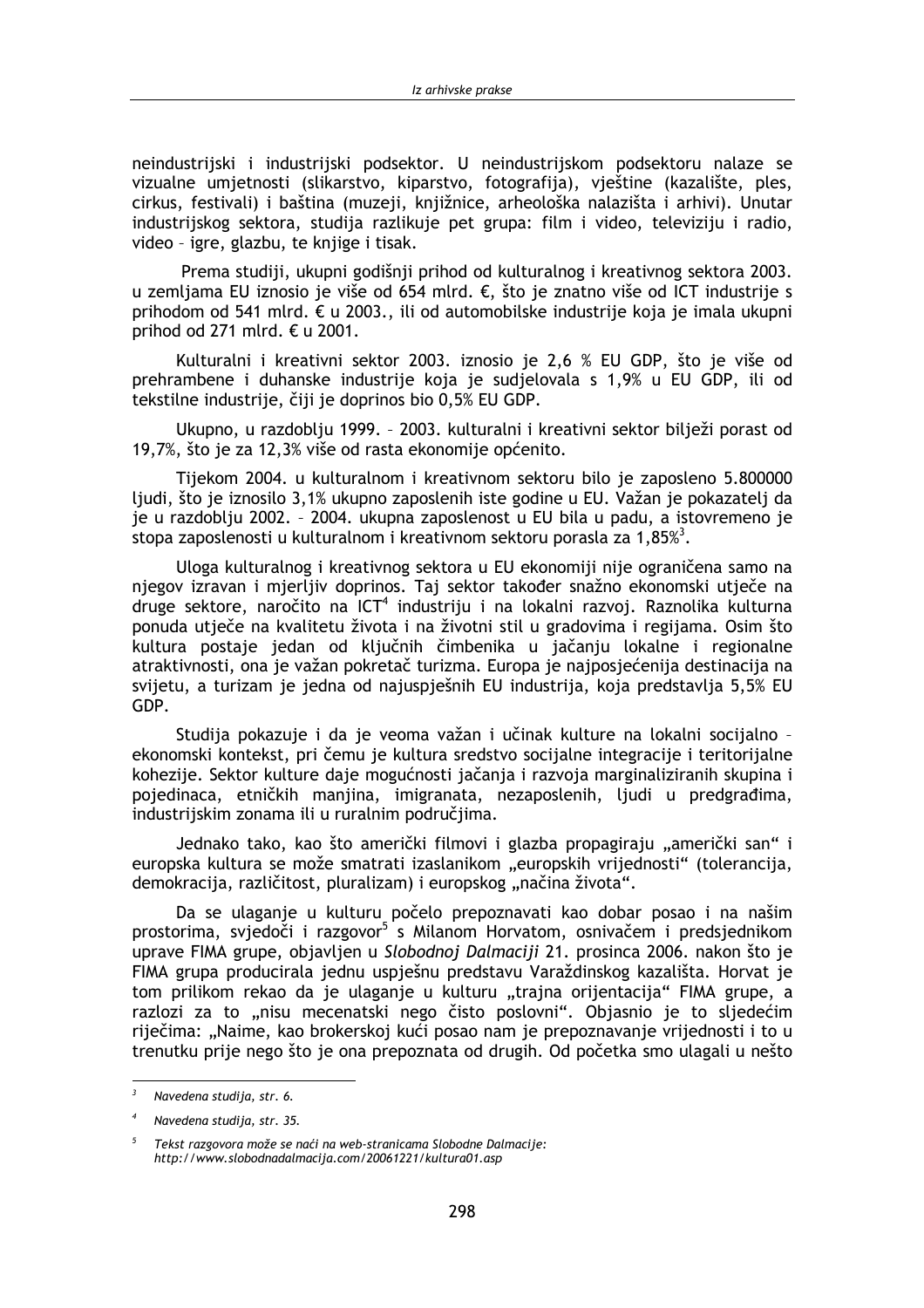što se drugima nije činilo kao vrijednost i iz toga izvukli profit, sad istu stvar primieniujemo na kulturu, mi je preporučamo kao nešto čija će vrijednost rasti. (...) Sektor financija i vrhunska kultura svuda u svijetu idu zajedno, jer ljudi s više imovine u pravilu imaju i jaču potrebu za višom razinom kulture. Kultura i takvi ljudi, koji su naši klijenti, najbolje se prepoznaju, i to je naša marketinška strategija, naši će nas postojeći i budući klijenti tako točno prepoznati." Horvat je naglasio da se ne osjeća kao mecena nego kao ulagač jer njegovo ulaganje u kulturu nije bilo na dobrotvornoj nego na interesnoj bazi: "Po stručnim analizama, ulaganje u kulturu najbolja je vrijednost koju ovakva tvrtka može dobiti za svoj novac, jer je vrhunska kultura iz naše perspektive vrlo jeftin medij za promociju."

## 1.2. KULTURNA BAŠTINA

Prema navedenoj studiji, (pod) sektor kulturne baštine je heterogen i uključuje muzeje i njihove zbirke, knjižnice, arhive i arheološka nalazišta. Iako je ovaj sektor bitan za europsku memoriju, povijest i identitet, još uvijek se smatra da on nema ekonomske vrijednosti, da je neprofitabilan i da ga se mora pomagati javnim prihodima. Baš naprotiv! Europa Nostra<sup>6</sup>, paneuropski savez 200 nevladinih organizacija iz područja baštine, objavila je 2005. dokument pod naslovom Cultural Heritage counts for Europe<sup>7</sup> u kojem dokazuje da kulturna baština, osim što djeluje kao snažan kohezioni čimbenik<sup>8</sup>, ima veliki potencijal za otvaranje novih radnih miesta, da može postati profitabilna i vratiti u sebe uložena sredstva. Pri tome su najznačajniji prihodi koji se mogu dobiti od kulturnog turizma, ne samo u gradovima, nego i u pokrajinama bogatim povijesnim lokalitetima (crkve, dvorci, rimske ceste, akvadukti i slično).

Osim kulturnog turizma, i revitalizacija gradova višestruko vraća uložena sredstva. Revitalizacija se ne ograničava samo na crkve ili spomenike, nego se širi i na ostale stare zgrade (napuštena brodogradilišta, tvornice, stare knjižnice, itd.) koje mogu biti renovirane i ponovo iskorištene u drugu svrhu, koja prije nije bila predviđena. Osim što se poboljšava kvaliteta života lokalnog stanovništva, na ovaj način povećava se reputacija i *image* takvog područja, a to privlači gospodarstvenike i ulagače. Osim toga, otvaraju se mogućnosti održavanja konferencija i drugih skupova u tim renoviranim prostorima, što dovodi do novih zahtieva za izgradniom pratećih sadržaja (hoteli, restorani, catering) i do porasta "kongresnog turizma". Povijesni lokaliteti mogu biti katalizator revitalizacije i šireg područja, tim više što povećavaju vrijednost zemljišta na kojem se nalaze.

Općenito, statistike<sup>9</sup> pokazuju da se sredstva uložena u kulturnu baštinu vraćaju mnogo više nego u mnogim drugim ekonomskim sektorima.

http://www.europanostra.org/

Dokument se može downloadati sa stranice: http://www.europanostra.org/lang\_en/position\_paper/position\_introduction.htm

<sup>(...)</sup> After all, Europe's historical buildings and cultural landscapes are the visible and tangible witnesses that, together with the intangible forms of heritage, reflect a common civilisation all Europeans share and care.(...)

Navedena studija, str. 306.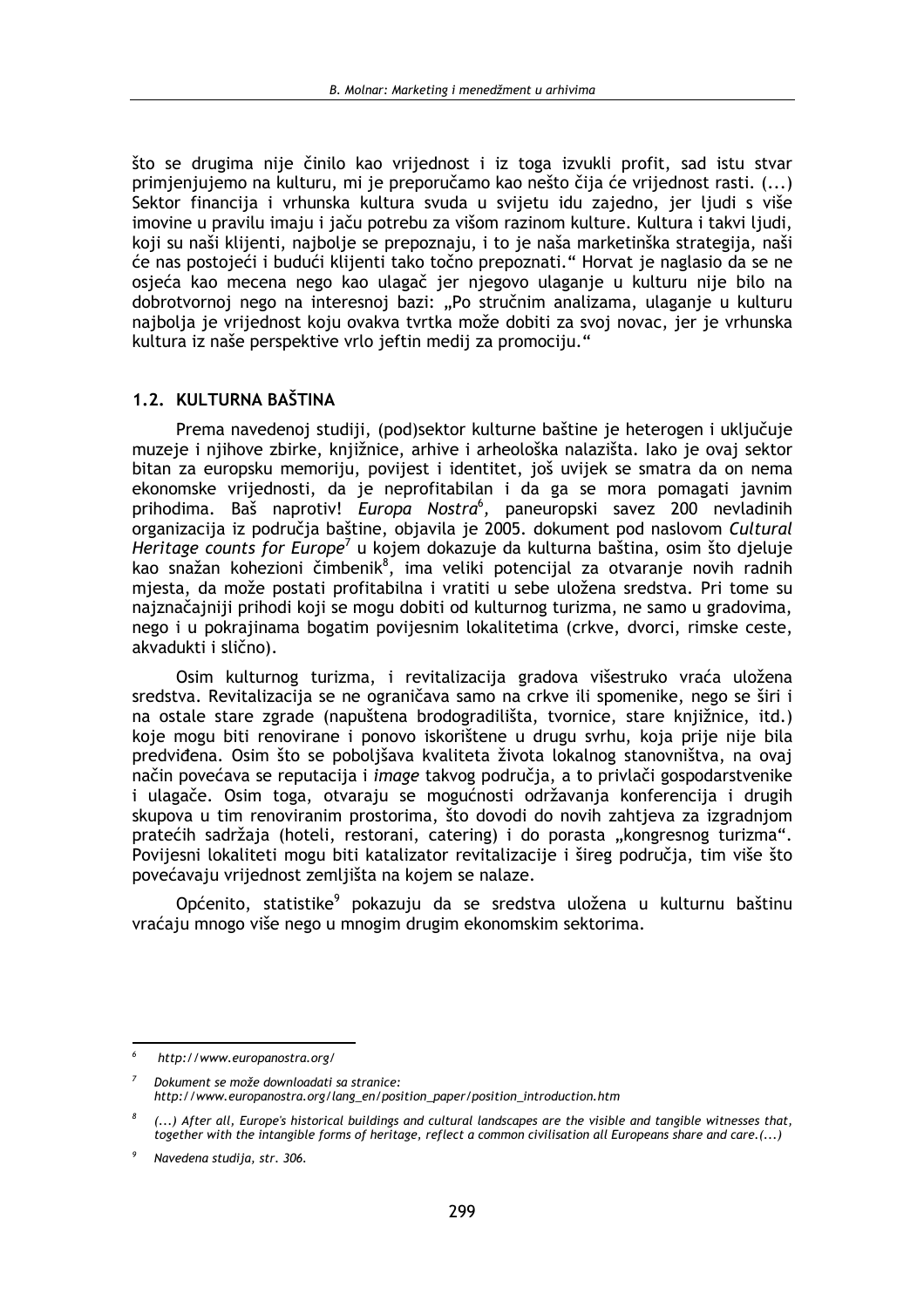#### DRŽAVNI ARHIVI I KULTURA  $2<sub>1</sub>$

Dielatnost državnih arhiva u RH jedna je od kulturnih djelatnosti koje su pod ingerencijom Ministarstva kulture RH. Na svojoj web-stranici<sup>10</sup> Ministarstvo kulture nabraja svoje aktivnosti i među njima navodi i: "osiguravanje financijskih, materijalnih i drugih uvieta za obavljanje i razvitak djelatnosti kulture, a osobito muzejske, galerijske, knjižničarske, arhivske, kazališne, glazbene i glazbeno-scenske, nakladničke, likovne i filmske". Prema članku 43. Zakona o arhivskom gradivu i arhivima, državni arhivi, između ostalog, "priređuju izložbe, predavanja i provode druge oblike kulturne djelatnosti radi poticanja zanimanja za arhivsko gradivo i arhivsku djelatnost".

Ministarstvo kulture RH ima jasno definiranu kulturnu politiku i financijski čvrsto podupire izložbenu i izdavačku djelatnost državnih arhiva, kao što se to može vidjeti u popisu odobrenih programa iz područja arhivske djelatnosti za 2006.<sup>11</sup>.

Ali, ako uzmemo u obzir da državni arhivi, osim kulturne, odnosno kulturno prosvietne dielatnosti, moraju obavljati još i stručnu, nadzornu i znanstvenu dielatnost, postavlia se pitanje: koliko arhivi doista mogu doprinijeti u dielatnosti kulture? Pri tome treba imati u vidu da primarne, odnosno stručne i nadzorne dielatnosti arhiva kod većine njih potpuno okupiraju zaposleno osoblje tako da ono može samo manji dio svoga vremena posvetiti priređivanju izložbi, predavanja i drugim oblicima kulturne djelatnosti<sup>12</sup>. Problem je u praksi još i veći jer postavljanje izložbi traži, osim poznavanja tehnike i metoda rada, također i određenu kreativnost i stvaralački potencijal autora. Odgovor na postavljeno pitanje, zapravo, glasi: Sve ovisi o marketingu!

## 2.1. MARKETING U ARHIVIMA

lako je marketing<sup>13</sup> pojam kojeg većina ljudi povezuje s komercijalizacijom i reklamom, to je alat koji se primjenjuje u svim djelatnostima, kako u profitnom, tako i u neprofitnom sektoru. Marketing znači tržišnost, odnosno istraživanie i ispitivanie tržišta. Možemo ga opisati kao proces od četiri koraka, koji počinie analizom<sup>14</sup> i definiranjem šire skupine potencijalnih korisnika ili kupaca. Nakon toga slijedi proces skretanja pažnje korisnika koji su spremni na kupovinu, iz šire skupine ciliane populacije. Treći korak je sustavni utjecaj na potencijalne korisnike da se zainteresiraju i prihvate postojeće koncepte ili ponude, kreirane na osnovu

<sup>10</sup> http://www.min-kulture.hr/default.aspx?id=5

 $11\,$ www.min-kulture.hr/userdocsimages/odobreni%20programi%20u%202006/arhivska%20djelatnost 2006.pdf

 $12$ Jedan od pokazatelja toga je i institucija Tjedna arhiva, koja je bila zamišljena kao redovna svakogodišnja manifestacija, ali se kod većine arhiva nije uspjela održati.

<sup>&</sup>lt;sup>13</sup> Prema definiciji, marketing je proces planiranja i provedbe koncepcija cijena, promocije i distribucije ideja, roba i usluga, da bi se kreirala razmjena koja zadovoljava potrebe pojedinca i organizacija. Etimološko značenje riječi marketing je "stavljanje na tržište". (Preuzeto s: http://bs.wikipedia.org/wiki/Marketing)

<sup>&</sup>lt;sup>14</sup> Glavni sustav prikupliania statističkih podataka za područie kulture temeliem Programa statističkih istraživania osigurava Državni zavod za statistiku Republike Hrvatske (DZS). Vremenski period u kojem Državni zavod za statistiku vrši statistička istraživanja razlikuje se za pojedine kulturne djelatnosti: područje djelatnosti: djelatnost muzeja i galerija, pučkih otvorenih učilišta i domova kulture, biblioteka i arhiva prati se svake treće godine; sve ostale kulturne djelatnosti prate se svake godine. Povremena administrativna i slična istraživanja iz područja kulture s elementima statističkog pristupa - osobito u slučajevima kada predmet promatranja nije obuhvaćen službenim podacima Državnog zavoda za statistiku - obavljaju matične kuće niza kulturnih djelatnosti, Ministarstvo kulture i druge istraživačke i razvojne ustanove. (Preuzeto iz Odgovora Vlade RH na Upitnik Europske komisije o kulturnoj statistici (Poglavlje 20; II. Kultura, pitanje br. 8).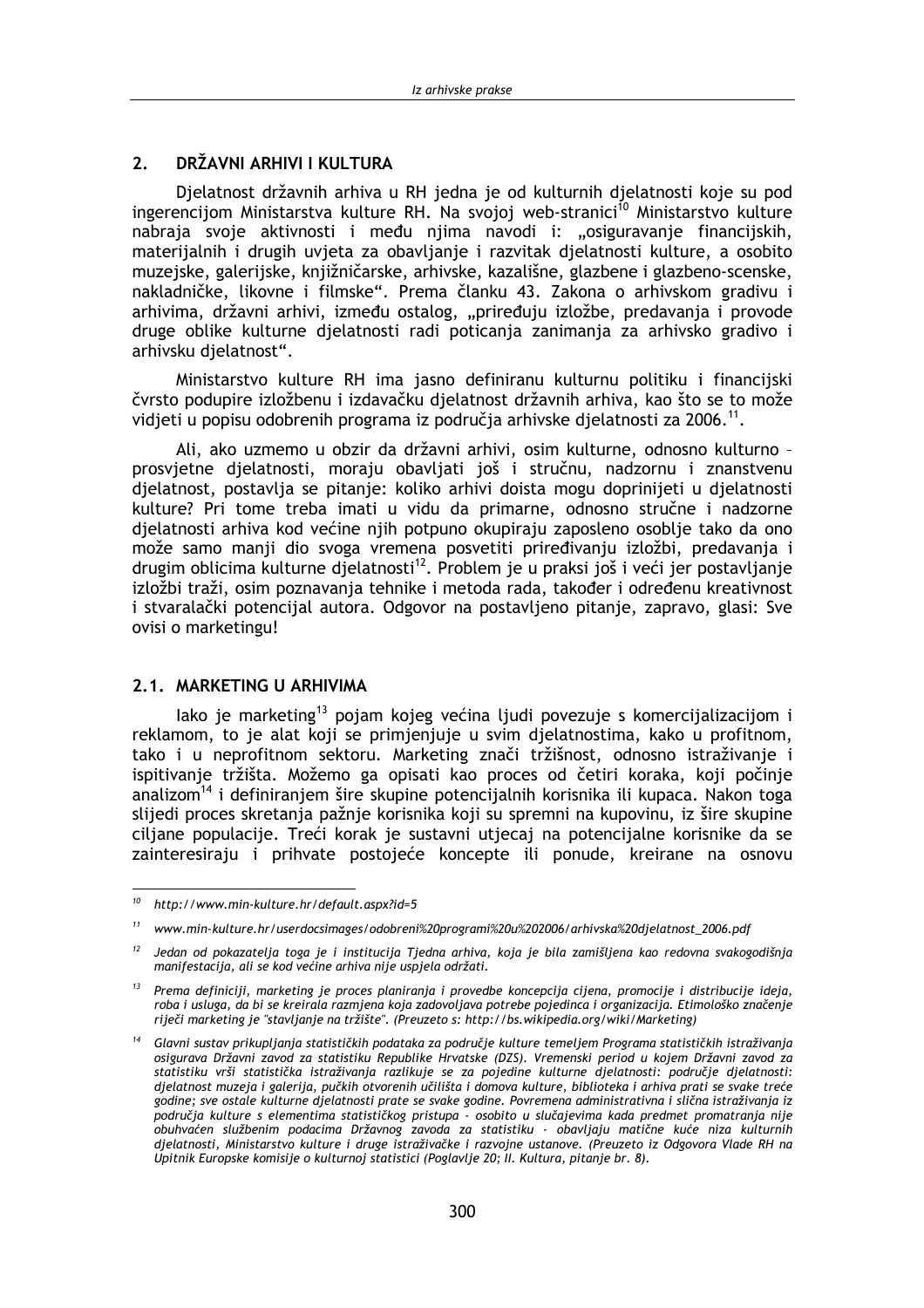marketinških aktivnosti organizacije. Četvrti korak bio bi prijelaz potencijalnih kupaca u "prave" kupce (kupovina, poziv, download dokumenata, pretplata, članstvo, prodaja, itd.)<sup>15</sup>. Arhivi možda "ne prodaju sapun", ali prodaju kulturni proizvod!

Na tržištu kulture arhiv može ponuditi nekoliko vrsta proizvoda. To su u prvom redu izložbe, koje arhiv može organizirati samostalno ili u suradnji s drugim institucijama ili autorima. Arhivske izložbe najčešće se rade na temelju arhivskog gradiva koje se čuva u arhivu, ali i suradnja s pojedinim autorima - slobodnim umjetnicima može biti vrlo uspješna<sup>16</sup>. Jasna koncepcija izložbe i njezina dobro osmišljena priča, kvalitetna reprodukcija izvornog gradiva koje se predstavlja na izložbi, lijep i prepoznatljiv dizajn kataloga, najavnog plakata i pozivnice na izložbu, sve su to neophodni preduvjeti da bi izložba uspjela i bila zapažena i posjećena. Također, ni jedan od arhiva u RH ne bi smio propustiti da na portalu Culturenet.hr<sup>17</sup> objavi najavu svog kulturnog događanja.



Prizor iz Galerije silueta Državnog arhiva u Zagrebu. (izložba realizirana u suradnji s umjetnikom Leom Vukelićem $^{18}$ )

Osim izložbi, arhivi najčešće objavljuju monografije, zbornike i druge knjige nastale na temelju gradiva koje se u njima čuva. I u ovom slučaju treba iskoristiti sve mogućnosti: ne zaboraviti na prepoznatljivost prilikom oblikovanja korica knjige, promovirati je pred biranom publikom, proširiti vijest o knjizi, definirati njezinu cijenu i predvidjeti kome će se ponuditi da je kupi, reklamirati je na svojoj web-

Većina aktualnih marketinških procesa u organizacijama odnosi se na zadatak zadržavanja stalnih klijenata kroz aktivnosti kreiranja odnosa s klijentima, poboljšanje korisničkog servisa, bolje predstavljanje prednosti proizvoda i usluga itd.

 $16$ Tijekom 2005. i 2006. Državni arhiv u Zagrebu organizirao je izložbe u suradnji sa Sašom Martinović Kunović, Marinom Bauer i Leom Vukelićem. (Opširnije na: http://www.daz.hr/galerija1.html)

Culturenet.hr je vrlo uspješan projekt koji djeluje u okviru Ministarstva kulture RH već nekoliko godina. Zamišljen je kao "web-centar hrvatske kulture". Portal nastoji "objediniti raspoložive informacijske resurse o hrvatskoj kulturi (organizacijama, udruženjima, institucijama, projektima, itd.), potaknuti na njihovu razradu, i omogućiti kulturnim dielatnicima da na jednom mjestu pronađu informacije koje ih zanimaju i partnere za svoje projekte. Projekt CultureNet time teži unaprijediti kulturnu suradnju u Hrvatskoj i suradnju s inozemstvom, jednako kao i pridonijeti boljoj komunikaciji između hrvatskih kulturnih ustanova, između ustanova i umjetnika, .<br>te svih njih i šire kulturne javnosti." Culturenet.hr je u početku bio zajednički projekt Ministarstva kulture RH i Instituta Otvoreno društvo - Hrvatska, i kao takav bio je dostupan na webu od kolovoza 2001. do 31. ožujka 2004. Od travnja 2004. godine Ministarstvo kulture Republike Hrvatske nastavlja održavati i razvijati projekt u sklopu redovne djelatnosti Uprave za kulturni razvitak i kulturnu politiku - Odjel za planiranje kulturnog razvitka. Opširnije na: www.culturenet.hr/v1/hrvatski/oprojektu/index.asp

http://www.daz.hr/izlozba\_2005\_siluete.html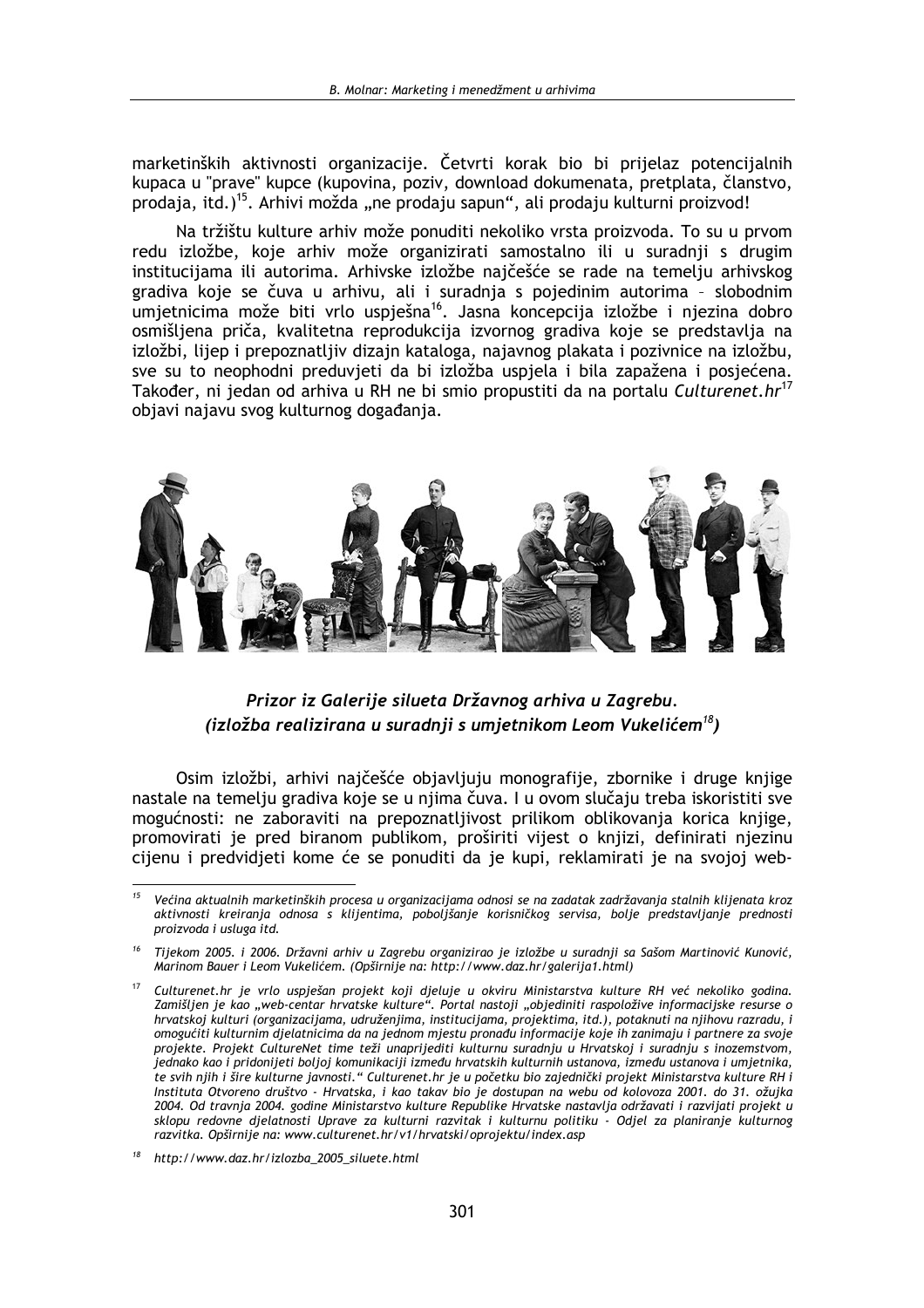stranici (s pratećim obrascem za kupovinu). Pri tome je važna praksa razmiene publikacija s kniižnicama i drugim arhivima. Prilikom promocije knijge može se otvoriti i prigodna izložba<sup>19</sup>, što će cijeli happening učiniti bogatijim. Osim toga, na webu se mogu ponuditi i dodatni sadržaji vezani za kontekst izvornog gradiva. Tako ie, na primjer, 23. svezak Povijesnih spomenika grada Zagreba pratio za tu prigodu sastavljen depliant, a na webu se nalaze i dodatni edukacijski sadržaji (iz paleografije<sup>20</sup> i povijesti<sup>21</sup>).

Arhiv također može prodavati reprint - izdanja (fotografije i plakate $^{22}$ ) arhivskog gradiva. Srednjovjekovne isprave na pergameni, grbovnice i izabrane fotografije ne moraju biti skupe i uvijek lako nađu kupca, tim više što ih arhivi obično tiskaju u maloj nakladi.

Pojedini arhivi smješteni su u starim zgradama koje imaju status spomenika kulture i kao takve mogu biti i dijelom turističke ponude. Tako se, na primjer Državni arhiv u Zagrebu nalazi u klasicističkoj (najvierojatnije Felbingerovoj) građevini na zagrebačkom Gornjem gradu<sup>23</sup>, neposredno uz uhodanu turističku rutu pa je Turistička zajednica grada Zagreba već pokazala interes da i posjet zgradi Arhiva uključi u svoju ponudu.

Osim što su arhivi prisutni na tržištu kulture, marketing im je potreban i na tržištu informacija. Arhivi su dio informacijske industrije budući da proizvode informacije o gradivu kojeg čuvaju i o njegovu sadržaju. Od arhivista danas se traži da budu informacijsko - dokumentacijski stručnjaci s mnogo više znanja i odlika nego što se to od njh tražilo prije kojih desetak godina. Iako arhivi ne prodaju informacije i ne trguju njima radi profita, ipak im je i na ovom polju potreban marketing, jer on uči kako ostvariti zadane ciljeve s ograničenim resursima.

Da bi se mogao uspiešno plasirati na svojim tržištima, arhiv prije svega mora definirati svoj vizualni identitet (logotip ustanove, dizajn memoranduma, dizajn posjetnica i dr.), pronaći web-mastera za svoju web-stranicu i pametno osmisliti niezin sadržaj. Web-stranica je zapravo izlog arhivske ponude. Putem nie arhiv se može prezentirati na kontrolirani i najbolji mogući način, najavljivati svoje aktivnosti, reklamirati (i online prodavati) svoje proizvode, te privući posietitelje. sponzore<sup>24</sup> i ulagače. Pri tome bi trebalo iskoristiti mogućnosti koje pružaju alati za web-statistiku<sup>25</sup> jer oni mogu dosta precizno profilirati skupinu korisnika koji putem weba dolaze u arhiv.

Mišljenja smo da bi se arhivi u RH mogli i morali uspoređivati u svojim rezultatima i metodama, ne kako bi se dokazalo kako je "jedan bolji od drugog",

 $19$ Tako je, na primjer, uprosincu 2005. u prostorijama Državnog arhiva u Zagrebu promovirana Knjiga pisama i otvorena Izložba razglednica u Galeriji silueta (http://www.daz.hr/knjiga\_pisama.html)

<sup>20</sup> http://www.daz.hr/words.html i http://www.daz.hr/pictures.html

 $21$ http://www.daz.hr/kronologija 17 st.html

<sup>&</sup>lt;sup>22</sup> http://www.daz.hr/salon\_zagreb\_14.htm

 $23$ http://www.daz.hr/zgrada.htm

<sup>&</sup>lt;sup>24</sup> Tako je Državni arhiv u Zagrebu u nekoliko navrata dobio financijsku potporu Stomatološke poliklinike Apolonija i Filmoteke Osijek pri organizaciji svojih izložbi, u zamjenu za link na svojoj web -stranici<br>(http://www.daz.hr/izlozba\_2006\_refleksije.html).

<sup>&</sup>lt;sup>25</sup> Tako se na http://daz.hr/webalizer/ može vidjeti da je broj posjetitelja web-stranice Državnog arhiva u Zagrebu porastao na više od 400 u prosjeku dnevno, da posjetitelji najviše dolaze preko Google-a, uglavnom iz Hrvatske i susjednih zemalja, ali i iz Njemačke, Australije, Norveške i dr. Prema prikazanim ključnim riječima može se vidjeti i što se najviše traži na stranicama i što se najviše downloada s njih.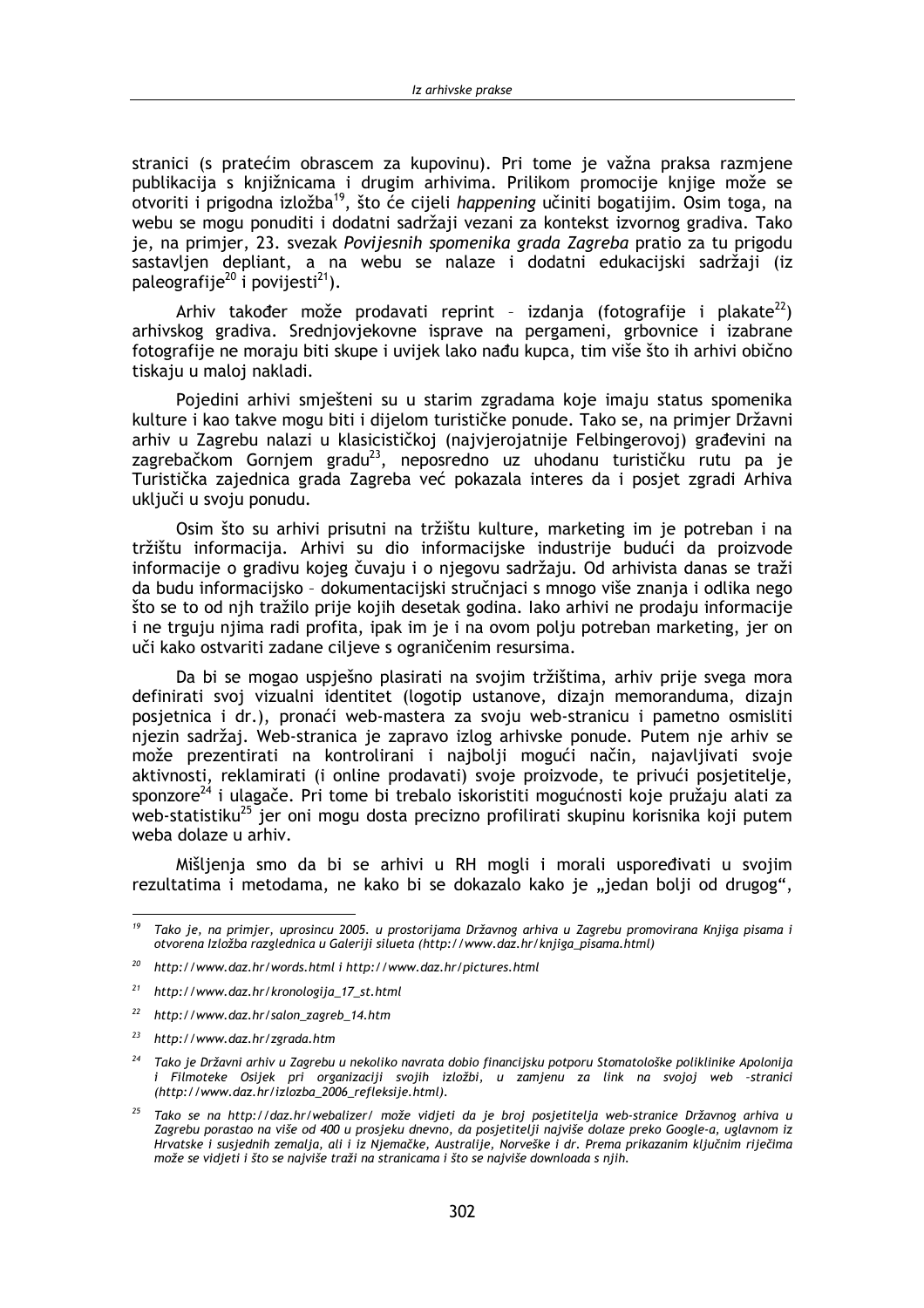nego zato da bi učili jedni od drugih. Drugim riječima, trebalo bi uvesti sustavno vrednovanie, odnosno Benchmarking i u arhivsku zajednicu. "Benchmarking je praksa skromnog prihvaćanja da je netko drugi bolji u nečemu i mudrosti pokušaja učenja kako iste dostići i čak prestići."<sup>26</sup> To podrazumijeva da bi trebalo jasno definirati koji su ključni pokazatelji poslovanja arhiva koji predstavljaju ekonomske parametre poslovanja razrađene po klasama (pokazatelji temeljnog procesa organizacije, financijski pokazatelji, pokazatelji ljudskih resursa, business excellence). Na taj način arhivi bi mogli postati svjesniji realne pozicije, planirati promjene na osnovu realnih činjenica i definirati realno mjerljive ciljeve koji će biti doista izvedivi. Dugoročna korist od ovog pristupa je veća razina uspješnosti internih inicijativa i projekata, čime se poboljšava i motivacija zaposlenih i korisnika.

To, na primjer, znači bi se primjenom Benchmarkinga<sup>27</sup> moglo saznati kako drugi uspijevaju saznati da li su im korisnici zadovoljni s onim što im je ponuđeno, da bi se od drugih moglo naučiti kako najbolje pripremiti potrebnu dokumentaciju za prijave na otvorene natječaje za dodjelu financijske potpore, da bi se moglo ocijeniti da li bi se rad arhiva pobolišao promjenom radnog vremena itd.

Benchmarking se može primijeniti i unutar vlastite ustanove. To je takozvani interni Benchmarking: prikuplianje podataka, njihova analiza i usporedba vezano uz jedinice, odjele i ostale cjeline koje postoje unutar ustanove, te prenošenje, prilagodba i korištenje iskustava, znanja i vještina među spomenutim cjelinama. Time arhiv postaje "organizacija koja uči" i izbjegava troškove opetovanog "smišljanja dobrih rješenja" kakva već postoje u ustanovi.

Praksu Benchmarkinga provodi i Ministarstvo kulture RH koristeći tuđa iskustva prilikom kreiranja modela financiranja u kulturi i umjetnosti. Osim toga, Ministarstvo kulture se pri organiziranju izložbi i sličnih kulturnih manifestacija nastoji ugledati na poznate kulturne centre (Graz, Veneciju i dr.), koji se ne orijentiraju samo na domaću nego i na stranu publiku<sup>28</sup>. domaću nego i na stranu publiku<sup>2</sup>

## 2.2. MENEDŽMENT U ARHIVIMA

Prema definiciji, menedžment je proces oblikovanja i održavanja okruženja u kojemu pojedinci, radeći zajedno u skupinama ostvaruju odabrane ciljeve. To je zapravo proces postizanja željenih rezultata kroz učinkovito korištenje ljudskih i materijalnih resursa<sup>29</sup>.

Prvi korak<sup>30</sup> u tome pravcu je jasna definicija misije i vizije organizacije. Misija je temeljni koncept djelovanja organizacije. Iskaz misije mora jasno opisati svrhu postojanja i odrediti opće područje aktivnosti organizacije, isticati njezinu prepoznatljivost te djelovati inspirativno na zaposlenike i druge članove organizacije. Vizija je jasna predodžba budućeg stanja, to jest slika "idealne" budućnosti i načina na koji će organizacija pridonijeti stvaranju takve budućnosti.

<sup>&</sup>lt;sup>26</sup> http://www.g2r.hr/Poslovnibenchmarking.html

Za provedbu Benchmarkinga mogu se angažirati profesionalni konzultanti iz konzultantskih kuća i marketinških organizacija ili specijaliziranih agencija za istraživanje tržišta.

<sup>&</sup>lt;sup>28</sup> Opširnije o Benchmarkingu u kulturi, v. J. Pavičić, N. Alfirević, Lj. Aleksić: Marketing i menadžment u kulturi i umjetnosti, Zagreb, 2006., 316. - 329.

Preuzeto s: http://hr.wikipedia.org/wiki/Management 29

O vještinama za učinkovito upravljanje organizacijom i detaljno o menedžmentu u kulturi v. nav. dj. 71. - 147.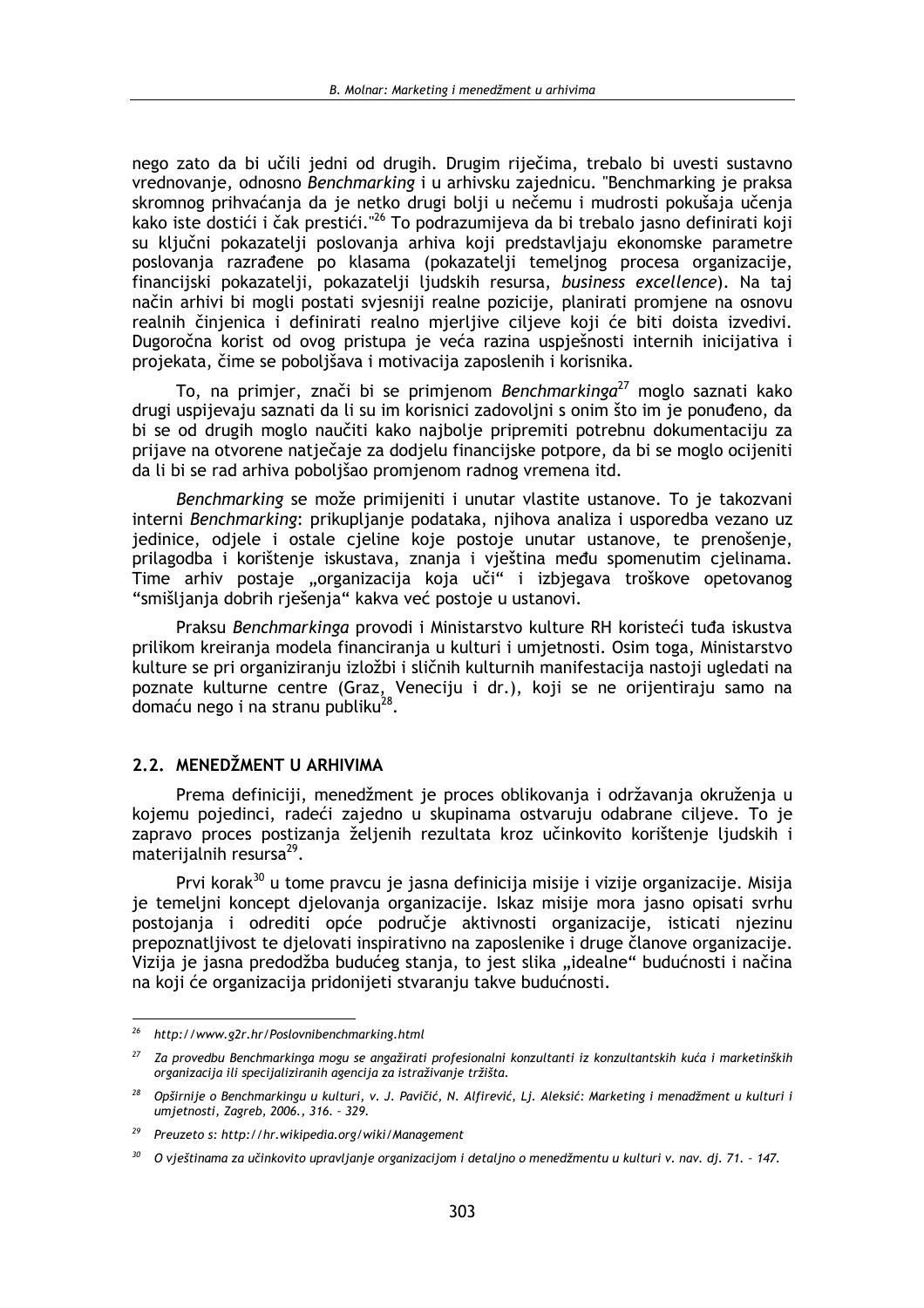Formuliranie iskaza cilieva organizaciie, definiranie niezine misije i vizije su domena organizacijskog menedžmenta. Pri tome se obično koristi SMART<sup>31</sup> pristup. koji podrazumijeva da svaki cili mora biti: 1.) specifičan, 2.) mierlijy, 3.) orijentiran prema akciji, 4.) realističan i 5.) ograničen vremenskim rokom.

Određivanje cilieva organizacije i pristupa nijhovom ostvarivanju je planiranje. Ono može biti strategijsko, to jest dugoročno (za razdoblje od tri do pet godina, možda čak i duže, pokriva organizaciju kao cjelinu, utvrđuje raspodjelu temeljnih resursa i prioritete), taktičko (detaljnije razrađeni strategijski plan na razini pojedinih organizacijskih jedinica za razdoblje od jedne do tri godine) i operativno (precizira zadatke pojedinaca i radnih skupina za razdoblje do godinu dana).

Osim planiranjem, menedžeri<sup>32</sup> se bave i organiziranjem (sustava radnih mjesta i organizacijskih jedinica), upravljanjem ljudima, odnosno ljudskim potencijalima (pronalaženjem najprimjerenijih ljudi za popunu radnih mjesta, te razvojem i zadržavanjem zaposlenika u organizaciji), vođenjem i kontroliranjem (utvrđivanje da li su postojeći planovi ispunjeni ili ne).

Menedžeri najviše razine (top management) odgovorni su za uspjeh čitave organizacije, bave se dugoročnim planiranjem i donošenjem ključnih odluka, odnosno, strategijom, menedžeri srednje razine (middle management) razrađuju taktiku, odnosno, opće planove i odluke kako bi se utvrdilo što i kako treba raditi organizacijska jedinica kojom upravljaju, a menedžeri najniže razine (lowe/first-line management ili supervisor) podupiru zaposlenike u postizanju ciljeva, odnosno u provedbi operativnih planova.

Izgleda da se u arhivima u RH još uvijek nije prepoznala potreba zapošljavanja profesionalnih menedžera, tako da menedžerske strukture u većini arhiva čine ravnatelii/ravnateliice arhiva i voditelii odiela. Pred niih se postavliaju veliki i složeni zadaci koji se tiču upravljanja ljudima i procesima, a da mnogi od njih toga nisu ni svjesni. Osim brze reakcije na tekuće probleme, od njih, kao menedžera, traži se da imaju tri osnovne skupine vještina: tehničke (vezane za obavljanje konkretnih poslova u ustanovi), vještine rada s ljudima (empatija, komuniciranje, delegiranje, itd.) i konceptualne (apstraktno razmišlianje, uočavanje problema i njihovo rješavanje, donošenje odluka).

U praksi, svakodnevni menedžerski posao podrazumijeva bavljenje ljudima, traženie riešenia za krizne i druge nepredvidlijve situacije, brzo i odlučno presijecanje dilema i donošenje odluka, pomoć nadređenima u obavljanju njihovih naloga i djelovanje u uvjetima nesigurnih i nedovoljnih informacija.

Menedžeri moraju biti dovoljno educirani<sup>33</sup> da znaju uspješno intervjuirati kandidate za posao, voditi kratke i učinkovite poslovne sastanke, prepoznati eventualnu pojavu mobbinga i "gutače vremena"<sup>34</sup>. Istovremeno, moraju znati reducirati stres, učinkovito telefonirati i znati prepoznati odgađanje posla.

 $31$ Specific, Measurable, Achieveable, Realistic, Time-based.

<sup>&</sup>lt;sup>32</sup> Nav. dj. 86.

<sup>33</sup> lako bi najbolje bilo da se menedžerske strukture u arhivima obrazuju uz rad, pohađanjem specijaliziranih tečajeva o menedžmentu, arhivi u RH još ne razmišljaju o toj vrsti školovanja svojih zaposlenika. Ipak, mnogo toga može se naučiti prateći edukacijske web-stranice s tom tematikom. Jedna od najboljih svakako je stranica posvećena menedžmentu koju održava F. John Reh na adresi: http://management.about.com

 $34$ Dugo telefoniranje, produžene pauze, dugački razgovori, hodanje uokolo, nered na radnom mjestu, kolege koji vole "svratiti", surfanje i i kompjutorske igrice samo su neki od kradljivaca radnog vremena i uzroka neučinkovitosti na poslu.